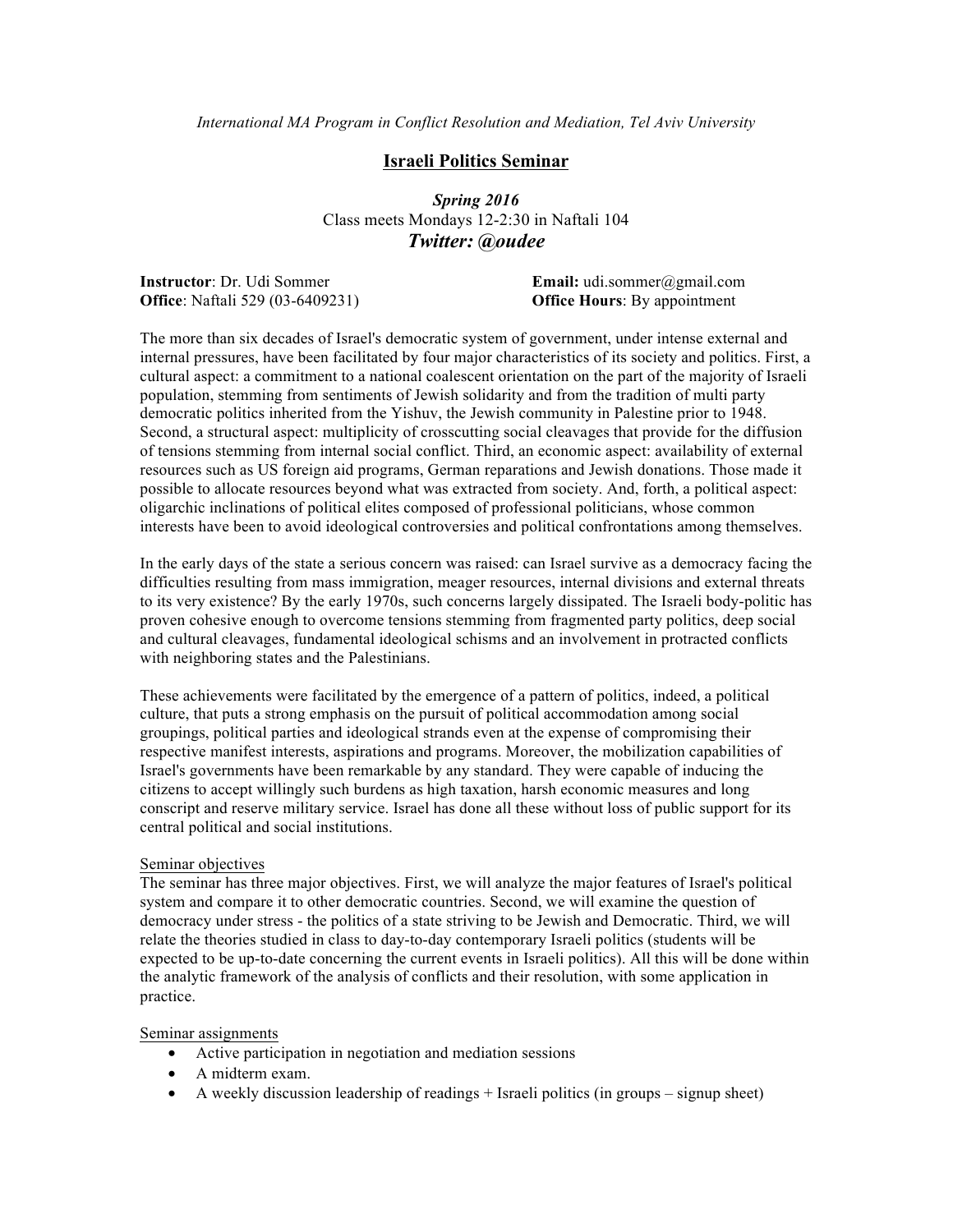- A seminar paper by the end of the semester, each student will submit a paper  $(20 \text{ pages},$ double spaced, 12 font) which will include her/his analysis of a research question concerning Israeli politics. The individual meetings along the semester will help students crystalize a research question and develop their research design.
- Presentation of seminar papers during the last 2-3 sessions of the class.

| Breakdown of final grade                                            |     |
|---------------------------------------------------------------------|-----|
| Class Participation (reading scholarly work and following the news) | 30% |
| Midterm Exam                                                        | 20% |
| Final Presentation                                                  | 20% |
| Seminar paper                                                       | 30% |

# **Seminar Outline and Readings**

February 29 - Introduction, Syllabus, Seminar Overview, Sign up for Discussion Leadership

## March 7 - **Toward Statehood: The Zionist Movement and the Jewish Community in Palestine Prior to 1948**

D. Horowitz & M. Lissak, "Authority without Sovereignty: The Case of the National Center of the Jewish Community in Palestine", **Government and Opposition**, 8, 1 (Winter 1973): 48-71.

E. Ya'ar "Change and Continuity in Israeli Society The Test of the Melting Pot", Israel Studies, 10(2), Summer 2005: 91-128

A. Arian, **Politics in Israel: The Second Generation,** Chaham House, N.J., 1989: 1-29.

## March 14 - **Immigration, Political Culture and Israel's Society**

- K. Goldstein & Z. Gitelman, "From "Russians" to Israelis?" in A. Arian & M. Shamir (eds), **The Elections in Israel – 2003**, Transaction, New Brunswick (US) & London (UK): 245-60.
- D. Hacohen, **Immigrants in Turmoil**, Syracuse University Press, 2003, Chapter 8: Immigration During 1948-1998 and its Ramifications on Israeli Society: 251-63.
- T. Horowitz, "The Integration of Immigrants from the Former Soviet Union", **Israel Affairs**, Taylor & Francis Group 11(1), January 2005: 117-36.
- Y. Yonah, "Israel As a Multicultural Democracy: Challenges and Obstacles", **Israel Affairs**, Taylor & Francis Group, 11(1), January 2005: 95-116.
- M. Lissak, "The Unique Approach to Military-Societal Relations in Israel and its Impact on Foreign and Security Policy", in S.Sofer (ed), **Peacemaking in a Divided Society: Israel After Rabin**, Frank Cass, London 2001: 235-55.
- Y. Peri, **Telepopulism: Media and Politics in Israel**, Stanford University Press, California, 2004, Introduction; 1-10.
- J. T. Shuval, "The Structure and Dilemmas of Israeli Pluralism" in B.Kimmerling, **The Israeli State and Society: Boundaries & Frontiers**, State University of New York, 1989: 216-36.
- Zvi Zameret, **The Melting Pot in Israel**, State University of New York, 2002, Chapter 14: Summing Up: Israel – From a "Melting Pot" to a Pluralistic State: 155-160.
- **\* Watching** *The Gatekeepers*

March 21 -– Individual Meetings about seminar papers

# March 28 - **Israel's Legal System: Parliament, Executive and the Judiciary \* Meeting with MK Michal Biran**

Gregory S. Mahler, **Politics and Government in Israel: The Maturation of a Modern State**, Rowmen & Littlefield Publishers, Inc. Oxford 2004, Chapter 4: The Constitutional System and Parliamentary Government: 117-39, and Chapter 8: The Machinery of Government: 221-47. M. Edelman, "The Judicialization of Politics in Israel", **International Political Science Review**, 1994, 15: 177-86.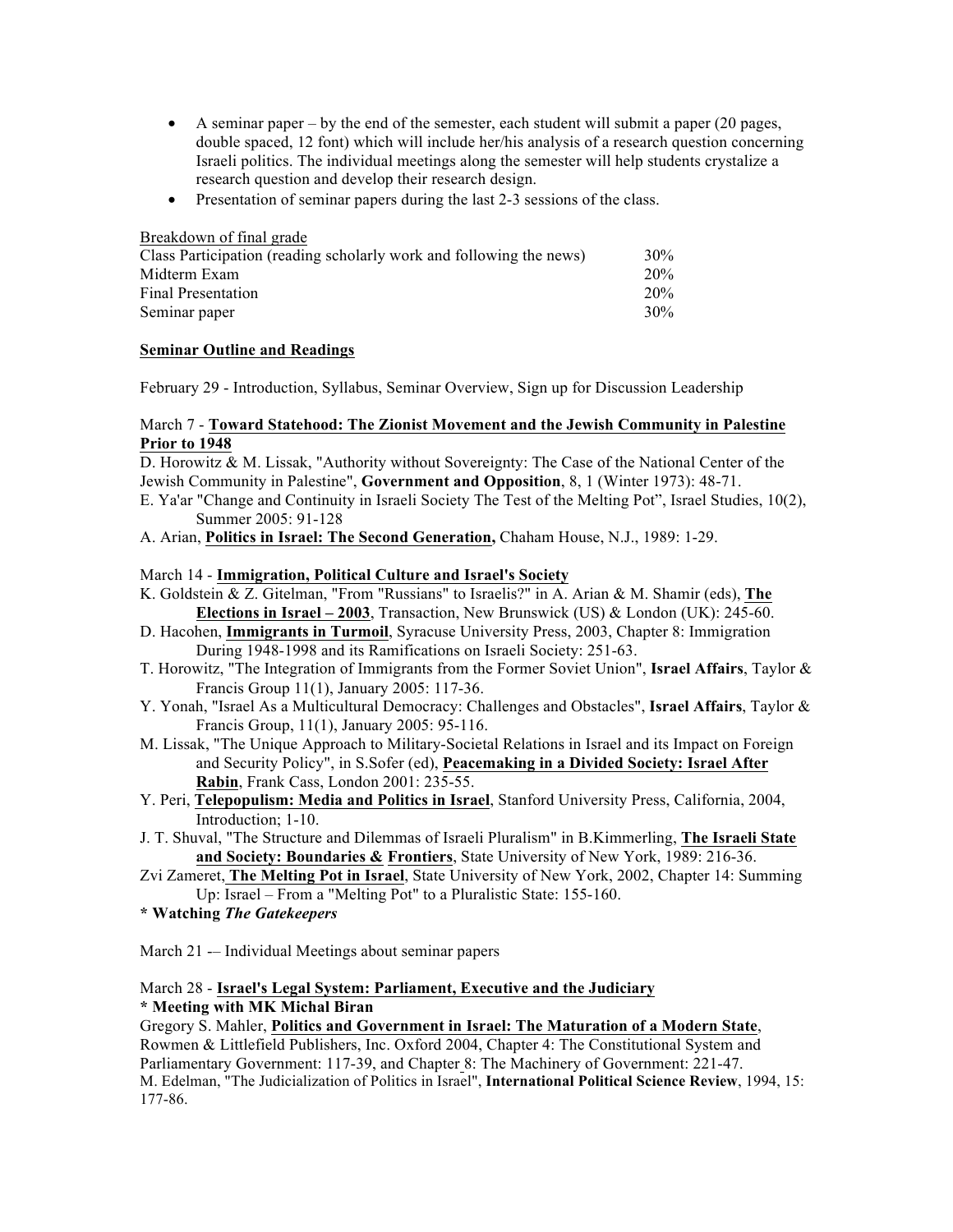Y. Yishi, "Legislators and Interest Groups: Some Observation on the Israeli Scene", **The Journal of Legislative Studies** 1997 3(2): 89-111.

D. Korn, "The Presidentialization of Politics: The Power and Constraints of the Israeli Prime Minister", 2010

www.israelistudies.umd.edu-articles-research-paper-2.pdf

N. Chazan, "The Knesset", **Israel Affairs**, 11(2), April 2005: 392-416

April 4 - **Elections and Voting**

V. Bogdanor, "The Electoral System, Government and Democracy", in E. Sprinzak & L. Diamond (eds) **Israel Democracy Under Stress**, Lynne Rienner Publishers Boulder and London 1993: 83-106.

A. Brichta (1998), 'The New Premier-Parliamentary System in Israel', **Annals of the American Academy of Political and Social Sciences**, 555: 180-92.

R. Y. Hazan (1997), "Executive-Legislative Relations in an Era of Accelerated Reform: Reshaping Government in Israel", **Legislative Studies Quarterly**, 22: 329-50.

A. Lijphart, "Israeli Democracy and Democratic Reform in Comparative Perspective", in E. Sprinzak & L. Diamond (eds), **Israel Democracy Under Stress**, Lynne Rienner Publishers Boulder and London 1993: 107-23.

Gregory S. Mahler**, Politics and Government in Israel: The Maturation of a Modern State**, Rowmen & Littlefield Publishers Inc. Oxford 2004, Chapter 7: The Electoral Process and Voting Behavior: 193-219. Y. Peres & S. Shemer, 'The Ethnic Factor in Elections' in D. Caspi, A. Diskin & E. Gutmann (eds), **The Roots of Begin's Success**, St. Martin's Press, New York 1984: 89-111

M. Shamir & A. Arian, "Collective Identity and Electoral Competition in Israel", **American Political Science Review**, 1999, 93(2): 265-277.

April 11 – Individual meetings about seminar paper (throughout the week)

April 20 – midterm exam

## May 2 - **Parties and Interest Groups**

### **\* 1st Negotiation and Mediation Session**

A. Arian & M. Shamir, "On Mistaking a Dominant Party in a Dealingnment System" in A. Arian & M. Shamie (eds), **The Election in Israel – 2003,** Transaction New Brunswick (USA) & London (UK) 2005: 13-31.

G.Goldberg (1998), "Trade Unions and Party Politics in Israel: The Decline of Party Identification", **The Journal of Social, Political and Economic Studies**, 23(1): 51-70.

G. S. Mahler**, Politics and Government in Israel: The Maturation of a Modern State,** Rowmen & Littlefield Publishers Inc. Oxford 2004, Chapter 6: Political Parties and Interest Groups: 171-91.

J. Mendilow, **Ideology, Party Change and Electoral Campaigns in Israel**, State University of New York, 2003, Introduction: 1-25.

Y. Yishi, "Bringing Society Back In: Post-Cartel Parties in Israel", **Party Politics**, 2001, 7(6): 667-687 G. Rahat, "Intra-Party Politics"

www.idi.org.il/sites/english/ResearchAndPrograms/elections09/Pages/Intra-PartyPolitics.aspx

#### **The State/Religion Issue: Judaism in the Jewish State**

A. Cohen & B. Susser, 'From Accommodation to Decision: Transformation in Israel's Religio-Political Life', **Journal of Church and State**, 1996, 38: 817-39.

I. Englard, 'Law and Religion in Israel', **The American Journal of Comparative Law,** 1987, 35: 185-208. G. S. Mahler**, Politics and Government in Israel: The Maturation of a Modern State**, Rowmen & Littlefield Publishers Inc. Oxford 2004, Chapter 2: Zionism, Religion and the Domestic Political Environment: 53-88.

Chaim I. Waxman, "Religio-Poilitics and Social Unity in Israel: Israel's Religious Parties" in Robert O.Freedman (Ed), **Israel's First Fifty Years**, Florida University Press Gaineville 2000: 162-79.

May 3 – *class trip to the Knesset*